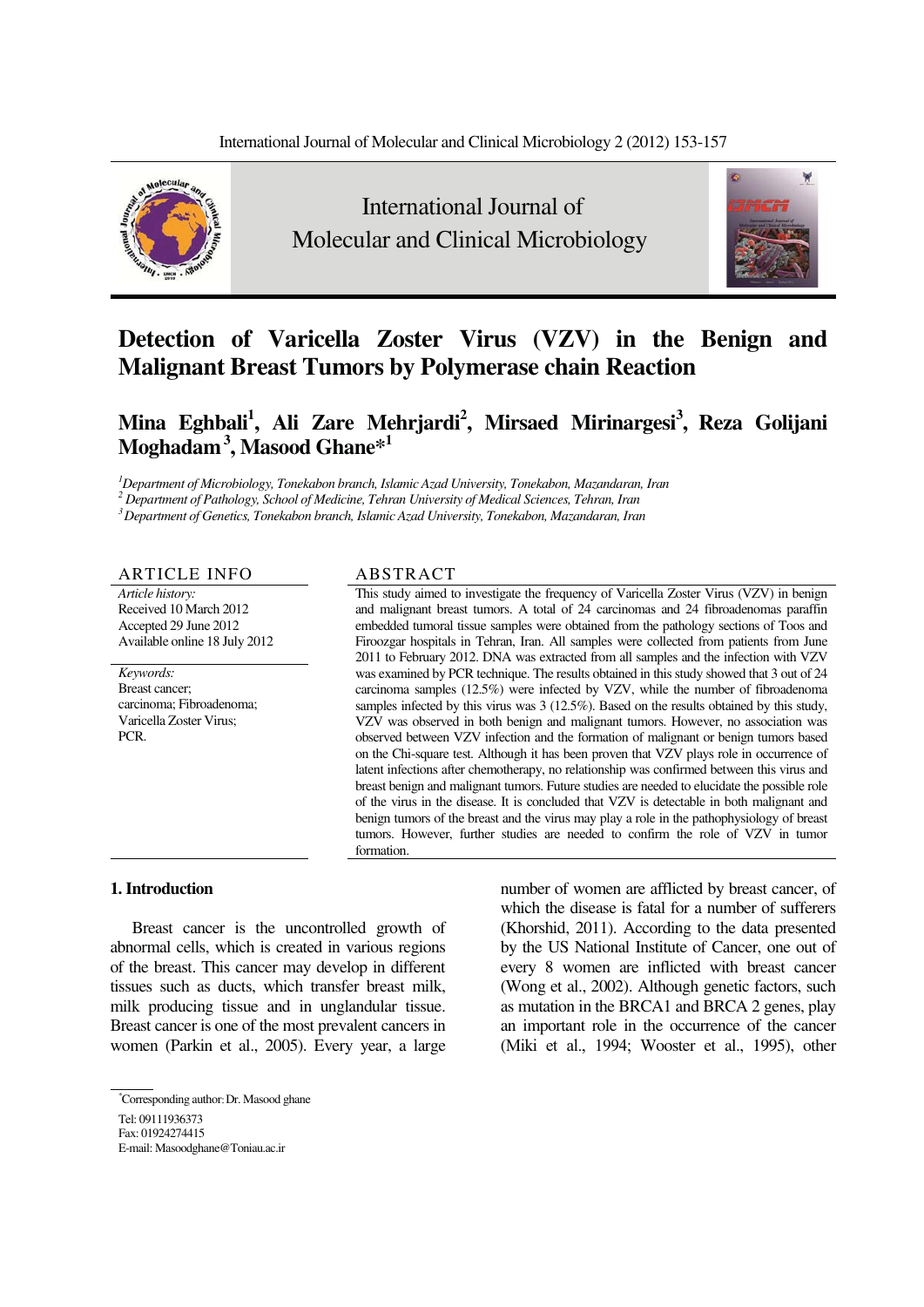susceptible factors cannot be neglected. For example, the risk of suffering from breast cancer increases with age (Abbasi et al., 2009; Alamelumangai et al., 2012). Almost, three quarters of the cases of affliction occur in women who are more than 50 years old. It has been shown that family history of breast cancer, puberty before the age of 13 years, menopause after the age of 51 years, women who have never become pregnant and those who have become pregnant for the first time after the age of 30 years, suffering from obesity, particularly after menopause, poor diet (Rand et al., 2009), excess alcohol consumption, and viral infection are among the most important risk factors (Wooster et al., 1995).

The studies carried out in two recent decades have provided the role of viruses in the occurrence of cancers. For example, it has been shown that EBV plays role in Burkitt's lymphoma (Epstein et al., 1964; Irshaid et al., 2010), and nasopharyngeal carcinoma (Nikakhlag et al., 2010), KSHV in Kaposi's sarcoma (Boulanger et al., 2001), HTLV in lymphoma (Poiesz et al., 2001; Philips et al., 2001) and papilloma virus in skin cancer (Zaravinos et al., 2009).

Varicella zoster virus has a double stranded DNA and icosahedral symmetry. This nocleocapsid has been surrounded by a covering being of the lipid (Arvin, 1996). VZV looks similar to herpes simplex virus, has no animal reservoir, and proliferates in human embryo culture with cytopathic effects and produces specific intra-nucleus inclusion bodies (John and Gnann, 2002). Amplification of a small fragment of VZV genome by PCR is the most common technique to detect this virus in clinical samples (Druce et al., 2002).

This study aimed to investigate the frequency of VZV among females with benign and malignant breast tumors. Because of the lack of documented information regarding the frequency of the Varicella Zoster Virus in the benign and malignant tumors, the current study was designed and executed.

#### **2. Materials and Methods**

Paraffin embedded tissue samples of the breast carcinoma (n=24) and fibroadenoma (n=24) were collected from the pathology ward of Toos and Firozgar hospitals of Tehran, Iran in 2011-2012. The carcinogenicity of the samples was diagnosed with the aid of the pathologist and based on the Richardson classification system.

#### *2.1. Protocol of deparaffinization of the samples*

At first, ten 5μ cutting were provided from the paraffin blocks by the sterile microtome blade (N35) and transferred to the sterile containers. In order to deparaffinize, the samples were left in a xylene solution (Merck-Germany) for 30 minutes. To dehydrate the samples, they were placed for 10 seconds in ethanol solutions with the concentrations of 100%, 80%, 60%, and 40% (Merck-Germany), respectively. The tissue obtained was then transferred to sterile micro tubes and stored under - 20°C until the process of DNA extraction.

#### *2.2. DNA extraction*

Extraction of DNA from the tissue was implemented according to the instructions of the manufacturing company (Qiagene, Lot No: 11872534, Cat No: 51306). The purity of the extracted DNA was analyzed based on absorbance of the extracted DNA at 260 and 280 nm wavelengths by biophotometer (Eppendorf-Germany).

#### *2.3. Human beta-globin gene amplification*

Human beta-globin gene was co-amplified with the target fragment, as an internal amplification control, using the following primers: b2 microglobulin-F:5'-TCC AAC ATC AAC ATC TTG GT-3';and b2-microglobulin-R:5'- TCC CCC AAA TTC TAA GCA GA-3' (Zaravinos et al., 2009). Each reaction was performed in a total volume of 25 μl, which contained 13 μl of molecular biology-grade water (Sigma Aldrich Company LTD., USA), 2.5 μl of 10×PCR buffer (Promega, USA), 1 μl of 10 pmol of forward and reverse PCR primers, 1 μl of 10 mM dNTPs (Promega, USA), 0.5 μl of smart taq DNA polymerase (Promega, USA), 1 μl of 50 mM MgCl2 (Promega, USA) and 5 μl of DNA template. The negative control tube contained the same PCR reagents as above but had 5 μl of water substituted for the DNA template.

PCR amplification conditions on thermocycler (Biorad-Germany) were as follows: 94°C for 5 min,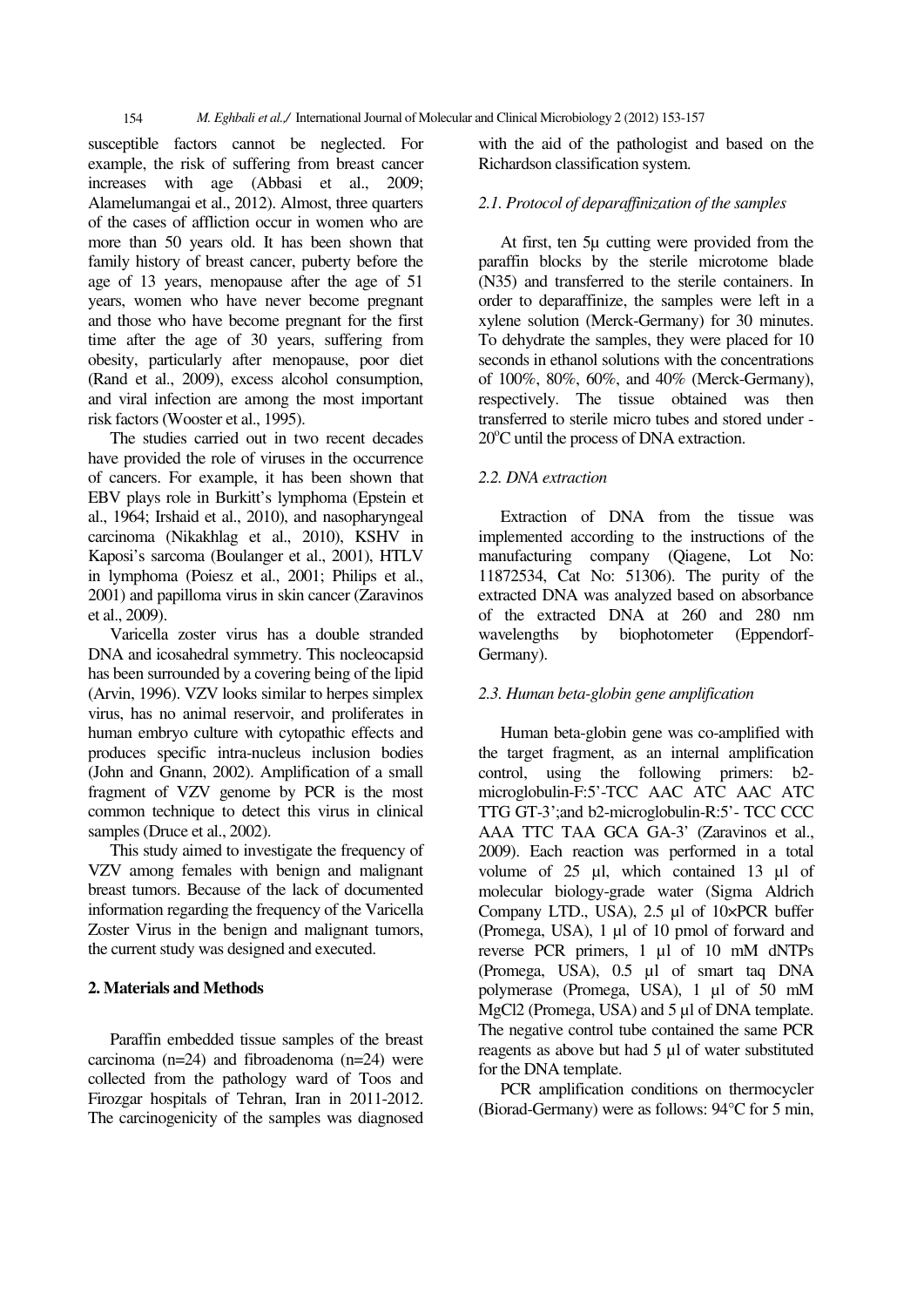followed by 35 cycles of 94°C for 50 S, 54°C for 45 S and 72°C for 40 S, with a final extension at 72°C for 5 min. An aliquot of all PCR products was run on a 1.5% (w/v) agarose gels with a 100 bp DNA ladder (Fermntas-Russia) and electrophoresed at 75 V for 40 min. The bands were visualized using ethidium bromide staining and photographed after UV treatment by a transilluminator (UV doc, England).

#### *2.4. PCR method*

Specific Primers produced by TAG Copenhagen (Denmark) were used to amplify the EBV gene. The sequences of forward and reverse primers were 5'- ATGTCCGTACAACATCAACT -3' and 5'- CGATTTTCCAAGAGAGACGC -3', respectively (Zaravinos et al., 2009).

Each reaction was performed in a total volume of 25 μl, which contained 13 μl of molecular biology-grade water (Sigma Aldrich Company LTD., USA), 2.5 μl of 10×PCR buffer (Promega, USA), 1 μl of 10 pmol of forward and reverse PCR primers, 1 μl of 10 mM dNTPs (Promega, USA), 0.5 μl of smart taq DNA polymerase (Promega, USA), 1 μl of 50 mM MgCl2 (Promega, USA) and 5 μl of DNA template. The negative control tube contained the same PCR reagents as mentioned above but had 5 μl of water substituted for the DNA template. PCR amplification conditions on thermocycler (Biorad-Germany) were as follows: 95°C for 5 min, followed by 35 cycles of 95°C for 50 S, 54.5°C for 50 S and 72°C for 50 S, with a final extension at 72°C for 5 min. An aliquot of all PCR products was run on a 1.5% (w/v) agarose gels with a 100 bp DNA ladder (Fermentas-Russia) and electrophoresed at 75 V for 40 min. The bands were visualized using ethidium bromide staining and photographed after UV treatment by a transilluminator (UV doc, England).

#### *2.5. Statistical analysis*

Chi square test was used to determine whether there was any significant difference between the frequency of VZV in the carcinoma and fibroadenoma samples and its relationship with the breast cancer (SPSS software 17).

### **3. Results**

The number of patients who suffered from the carcinoma based on age groups was: below 35 years old, 5 patients (21%); 35 to 55 years old, 12 patients (50%); and over 55 years old, 7 patients (29%). The average tumor size in 6 patients (25%) was smaller than 2 cm and in 18 individuals (75%) the average tumor size was larger than 2 cm regarding the lymphatic glands under than arms, involvement of these glands was not diagnosed in 6 individuals (25%) But, the involvement of lymphatic glands was observed in 18 individuals (75%). Among the studied carcinoma samples, 22 samples of ductal carcinoma (92%), one sample of the lobular carcinoma (4%) and one sample of the mucinous carcinoma (4%) were diagnosed. Four patients (16.6%) suffered from stage I malignant tumor, 9 patients (37.5%) from stage II, and 11 patients (45.9%) were diagnosed with a stage III. Regarding the demographic information of patients afflicted with fibroadenoma, only the age of the patients was available. 17 individuals (71%) suffering from fibroadenoma were in the age group under 35 years and 7 individuals (29%) were in the age group of 35-55 years.

In order to identify the DNA of virus in the tissue samples, the PCR technique was used. The amplified fragments of human beta-globin gene and viral DNA were 122 bp and 267 bp, respectively (Figure 1).



**Figure 1.** VZV amplification products analyses in a 1.5% agarose gel stained with ethidium bromide. lane M: molecular marker 100bp, lane 1 human beta-globin gene, lane 2 viral DNA and lane 3 negative control.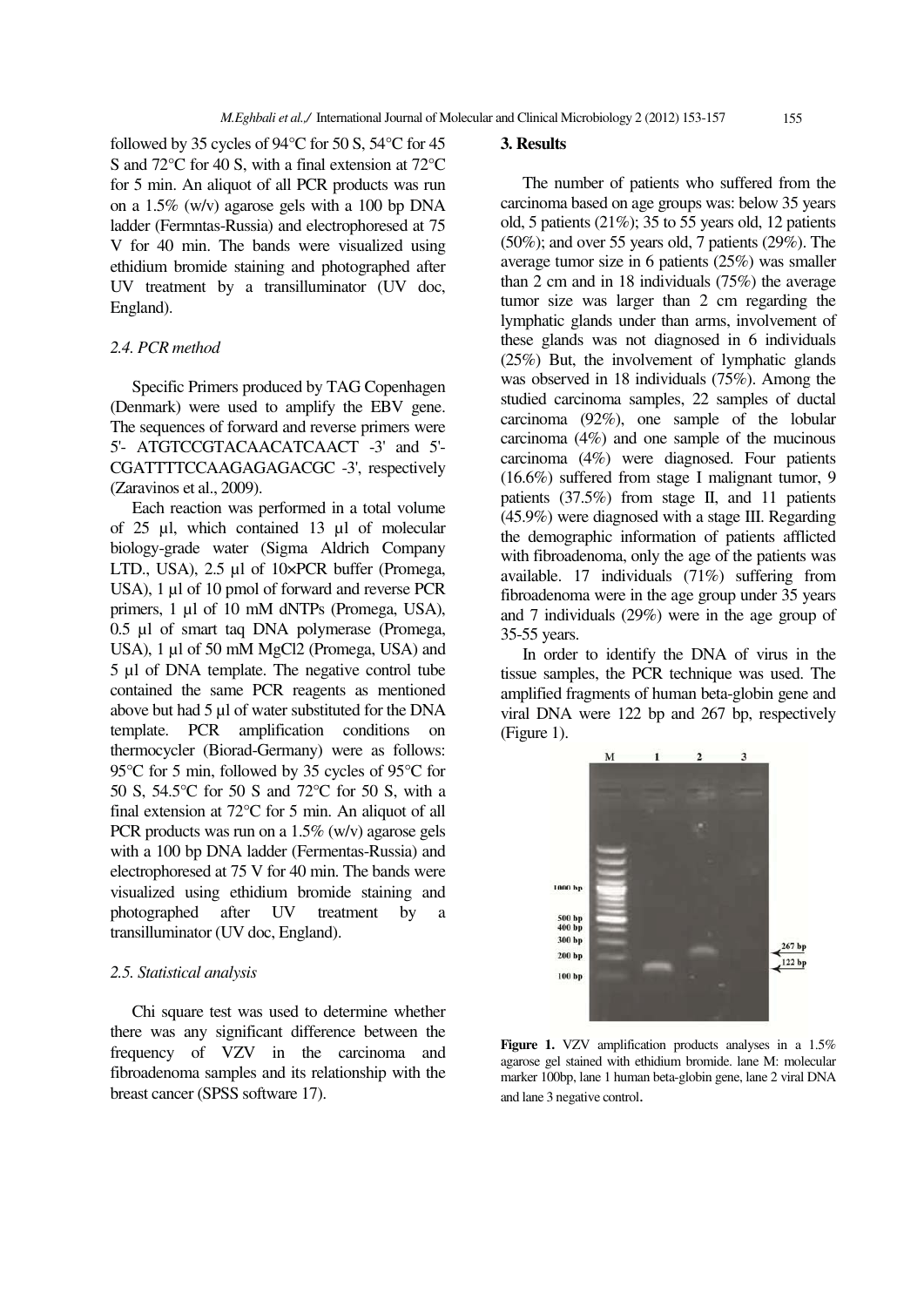In summary, three samples (12.5%) were positive from the point of view of the presence of VZV among the 24 patients. Among 3 patients, two patients were in the age group 35-55 years and one patient was in the age group over 55 years old. Each of the 3 patients infected with the virus also suffered from the ductal carcinoma and no involvement of the lymph node. Two individuals infected with virus suffered from stage III while stage I was diagnosed in one patient. Regarding the tumor size, 1 sample was larger than 2 cm in diameter, while the two samples were below 2 cm. Out of 24 samples of fibroadenoma, three samples (12.5%) had the genome for this virus with this patient placed in the age group under 35 years. The statistical analysis did not show a significant relationship between the frequencies of this virus in the samples studied.

#### **4. Discussion**

The role of some viruses belonging to Herpesviridae family has already been confirmed in human malignancies. For example it has been shown that HSV2 plays a role in cervix cancer (Yang et al., 2004; Tsai et al., 2005), EBV in Burkitt's lymphoma (Irshaid et al., 2010) and nasopharyngeal carcinoma (Nikakhlag et al., 2010), CMV in thyroid tumor (Tsai et al., 2005) and KSHV in Kaposi's sarcoma (Boulanger et al., 2001). However, only few studies have reported that other members of this viral family such as VZV in tumorogenesis.

VZV, as a member of Alpha-herpes virinae subfamily, causes two different diseases. Similar to other members of this sub-family, this virus is able to enter into latent stage in nervous tissues following the primary infection. It causes chicken pox upon primary infection, which is a very contagious disease and is common among children (Grant et al., 1993). Reactivation of latent virus in ganglion cells causes shingles, which is more common among adults. In addition to these diseases, VZV can cause respiratory, neurological, and skin defects in people with immunodeficiency and even those with healthy immune system (John and Gnann, 2002).

Although the study performed by Gelb and Dohner in 1984 showed that VZV is able to transform mammalian cells *in vit*ro, however, its DNA has not been detected in breast or any other

type of malignant tumors. The results obtained by the current study show that 25% of both examined benign and malignant tumors were infected with VZV. Therefore, this is the first report regarding detection of VZV in breast tumors.

The presence of this virus in breast tumor cells can be attributed to the lymphocytic infiltration around the tumors. Studies on herpes viruses have shown that their presence in breast tumors can be due to infiltration. For instance, the study performed by Murray and his colleague in 2003, Perigoue and his colleague in 2005 on frequency of EBV in breast tumors, the presence of EBV in tumors was attributed to the infiltration of lymphocytes into the tumors. Moreover, Vonsover et al. in 1987 detected VZV's DNA in peripheral blood lymphocytes.

#### **5. Conclusion**

It is thus concluded that VZV is detectable in both malignant and benign tumors of the breast and the virus may play a role in the pathophysiology of breast tumors. However, further studies are needed to confirm the role of VZV in tumor formation.

#### **References**:

- Abbasi, S., Ismail. P., Othman. F., Rosli, R. and Azimi, C. 2009. Estrogen Receptor- $\alpha$  Gene, Codon 594 (G3242A) Polymorphism Among Iranian Women with Breast Cancer: A Case Control Study. Asian Journal of Scientific Research, 2: 51-60.
- Alamelumangai, N. and Devishree, J. 2012. Automated Clustering of Cancer Cells Using Fuzzy C Means with Repulsions in Ultrasound Images. Journal of Artificial Intelligence, 5: 14-25.
- Arvin, A.M. 1996. Varicella Zoster Virus. Clinical Microbiology Reviews, 9 (3): 361-381.
- Boulanger, E., Agbalika, F., Maarek, O., et al. 2001. A clinical, molecular and cytogenetic study of 12 cases of human herpesvirus 8 associated with primary effusion lymphoma in HIV-infected patients. Hematol J. 2:172-179.
- Druce, J., Catton, M., Chibo, D., Minerds, K., Tyssen, D., Kostecki, R., Maskill, B., Birch, C. 2002. Utility of a Multiplex PCR assay for detecting Herpesvirus DNA in Clinical Samples. Journal of clinical Microbiology. 40 (5); 1728-1732.
- Epstein, M.A., Achong, B.G. and Barr, Y.M. 1964. Virus particles in cultured lymphoblasts from Burkitt's lymphoma. Lancet, 1: 702–703.
- Gelb, L. and Dohner, D. 1984. Varicella-zoster virus-induced transformation of mammalian cells in vitro. J Invest Dermatol. 83(1):77s-81s.
- Grant, A D., Fox J D., Brink, N S., Miller, R F., 1993. Detection of varicella-zoster virus DNA using the polymerase chain reaction in an immunocompromised